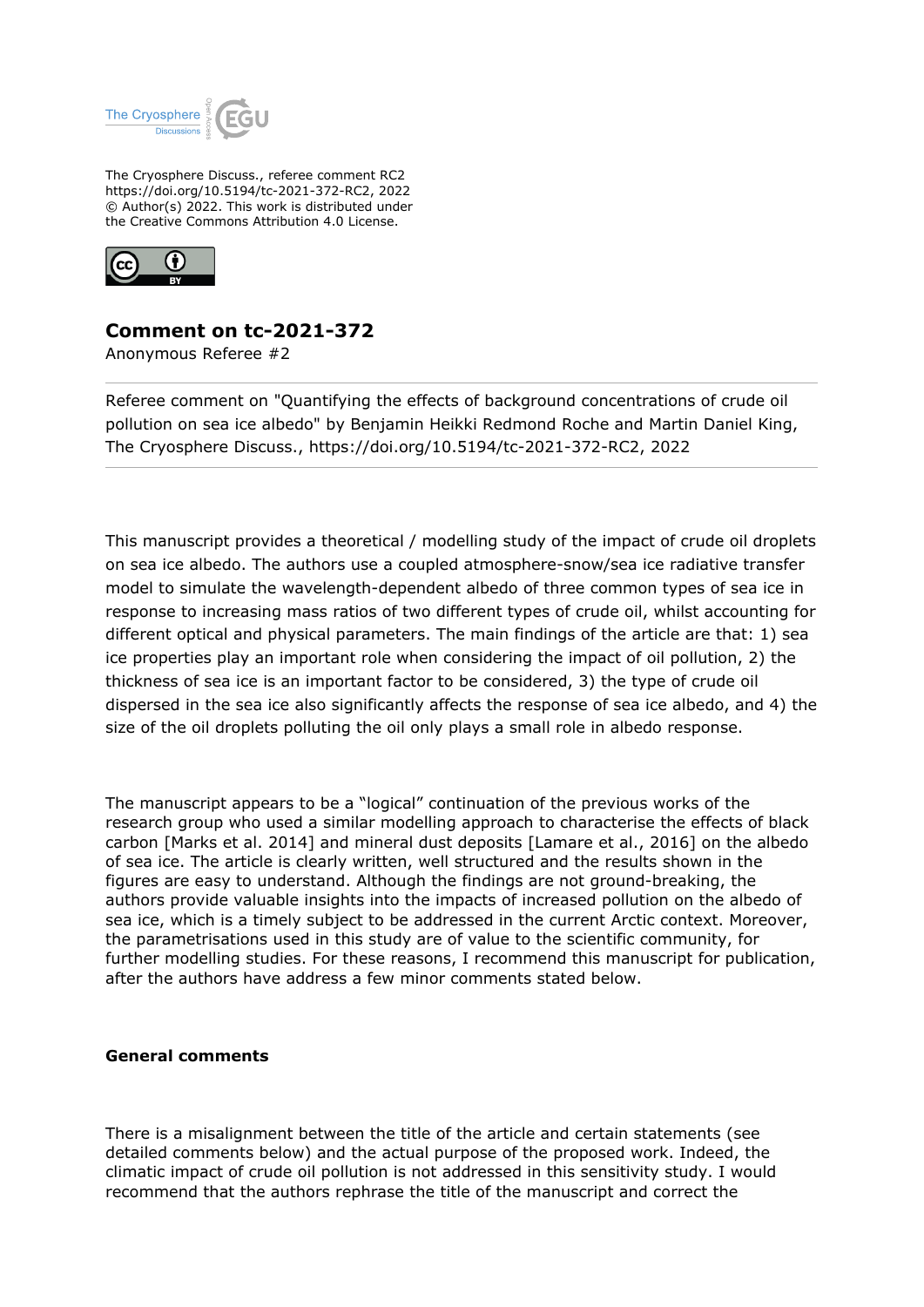statement line 641.

The impacts of crude oil droplets dispersed in sea ice are investigated in the visible wavelengths (400-700 nm). Could the authors please expand on the reasons for this wavelength range? Is it a limitation of the model or a deliberate choice? Most observation tools (ground-based instruments, drone or aircraft mounted sensors, Earth Observation satellite) cover a larger spectrum, generally from the visible to the shortwave infra-red. Furthermore, climate models (e.g. CMIP models) consider the longwave radiative balance to monitor the Earth's energy balance. Although longwave radiation is most likely out of scope for this study, it is surprising that such a small range of wavelengths is being considered here. Extending the range to 2500 nm would allow direct comparisons with observations.

The authors state that "*the effects that oil pollution has upon sea ice albedo have not previously been considered in literature*". Although this statement holds, the authors disregard the existing corpus of works that investigate the effects of oil pollution on sea ice reflectance (e.g. 1-5 in the reference section below). Despite the quantities being different, albedo can be derived from reflectance using a BRDF model, and it is widely accepted that reflectance may be used as an approximation for albedo. A short review of the existing studies would be desirable in the introduction.

In this study the authors have chosen to distribute the oil evenly throughout the sea ice. While this may be realistic in certain conditions (particularly for low oil concentrations), how plausible is this to occur at higher loadings (1000 ng g-1)? In the discussion (line 496) the authors describe the different scenarios of how oil entrains itself into sea ice. From these comments, it is clear that layering of the oil is a common situation encountered in sea ice. The model used allows the definition of layers throughout the ice pack: rather than address the relationship between black carbon and oil loadings, would it not have been of value to consider the effects of oil located in specific (e.g. surface, or subsurface) layers?

In link to the paragraph above, the concentrations of the oil would deserve more clarifications. Indeed, the article focusses on "*microscopic sized background concentrations of oil*" (line 509) but in the introduction it is mentioned that after the Deepwater Horizon incident, mass ratios of 100 ng g-1 were found. Can mass ratios of 1000 ng g-1 still be considered as "background"?

More information about the relationship between the oil droplet size and the mass ratios would be important to better understand which scenarios in the paper are most plausible. Have the authors investigated if there is a relationship between droplet size and mass ratios between 1 and 1000 ng g-1 or is it likely to find all sizes within the loading range?

Section 4.6 on the implications of the study is quite light and could be fleshed out more. It would be insightful to read the authors thoughts on the implications in terms of how the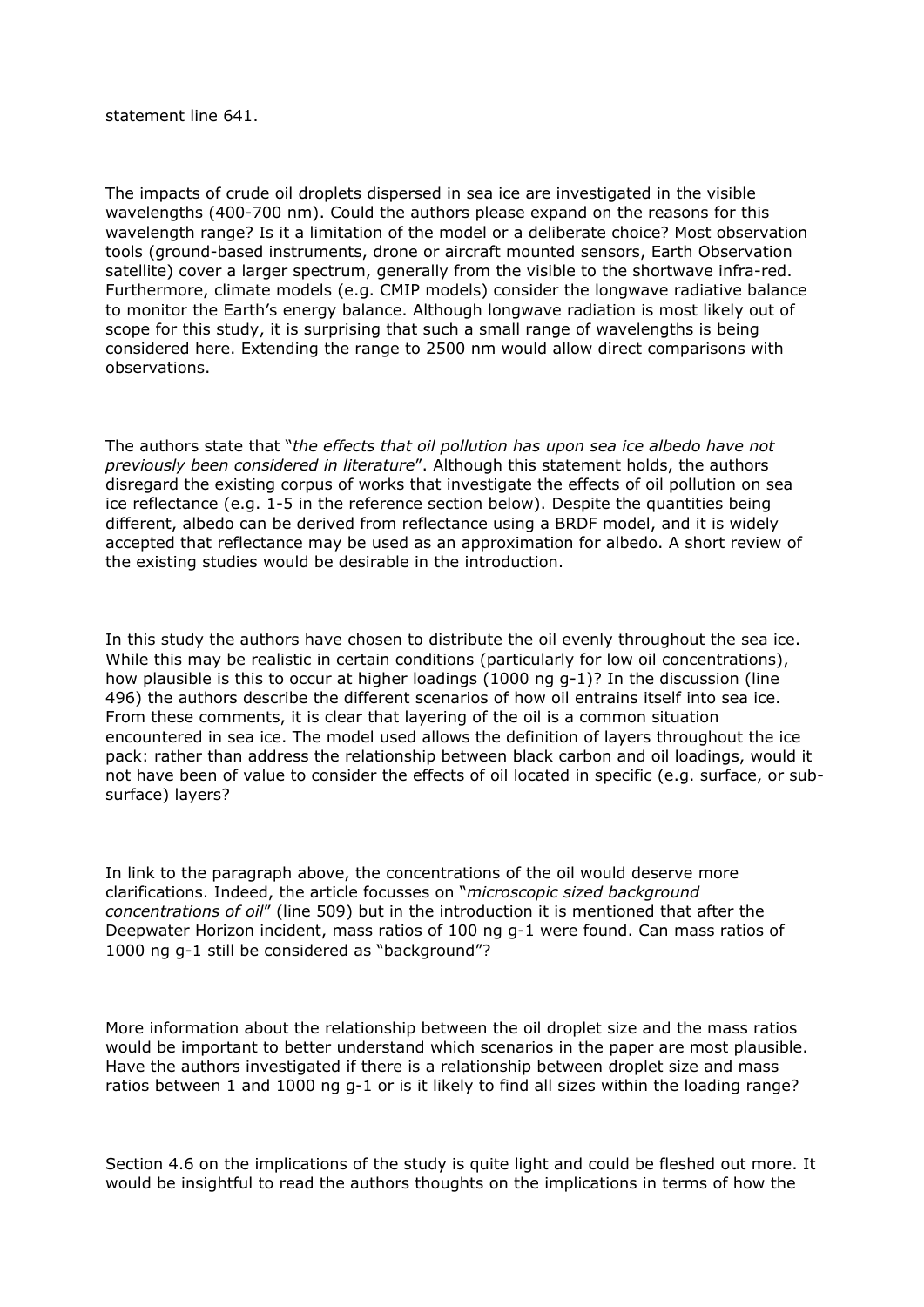sea ice melting rates and extent in summer will be affected by oil pollution. How does the increased oil pollution impact the energy balance of the Arctic, and are the effects sufficient to be considered in General Climate Models?

Lastly, as a side note, I would suggest that the authors make the input data available through an open repository, which would benefit the modelling community greatly (e.g. use of the parametrisations of crude oil in climate models) and allow for further intercomparisons of modelling approaches.

## **Detailed comments**

l46: What do the authors mean by: "*The wavelength integrated and spectral albedos for different types of sea ice have previously been considered [...]: this study focuses on three types of sea ice: melting, first-year, and multi-year sea ice.*" It is not clear if the authors are referring to the literature or if they are stating that they have considered a wide variety of sea ice types before settling for the three mentioned.

Table 1: One would expect the density of first-year, multi-year and melting sea ice to be different owing to differences in structure (brine channels, air bubbles...). The reference cited by the authors [Marks and King, 2014] states that the density of sea ice ranges 700–950 kg  $m^{-3}$ . How do the authors justify the same fixed value for all sea ice types?

Table 2: On what basis were the number of layers (201) and the increments chosen for the model?

l236: In this paragraph the authors describe the optical properties of the two types of crude oil used in the study. Although it is stated that "*Whilst both crude oils have a variety of uses, including as marine engine fuels, Romashkino can be considered a typical marine engine Heavy Fuel Oil*", the reasons for selecting Romashkino and Petrobaltic oil is not sufficiently clear to the reader, who has to wait until line 578 to understand that "*both Romashkino and Petrobaltic can be regarded as the upper and lower respective brackets of the effect that oil pollution can have on sea ice albedo*". Furthermore, it would be useful to understand if these oil types are only representative of pollution that may occur from shipping activities, or can also be used to understand the impacts of oil spills from drilling activities.

l275: There seems to be a repetition in the first and second sentences. In the second sentence, the author state the same elements as in the first sentence but with melting and multi-year sea ice in addition. Please fix or clarify.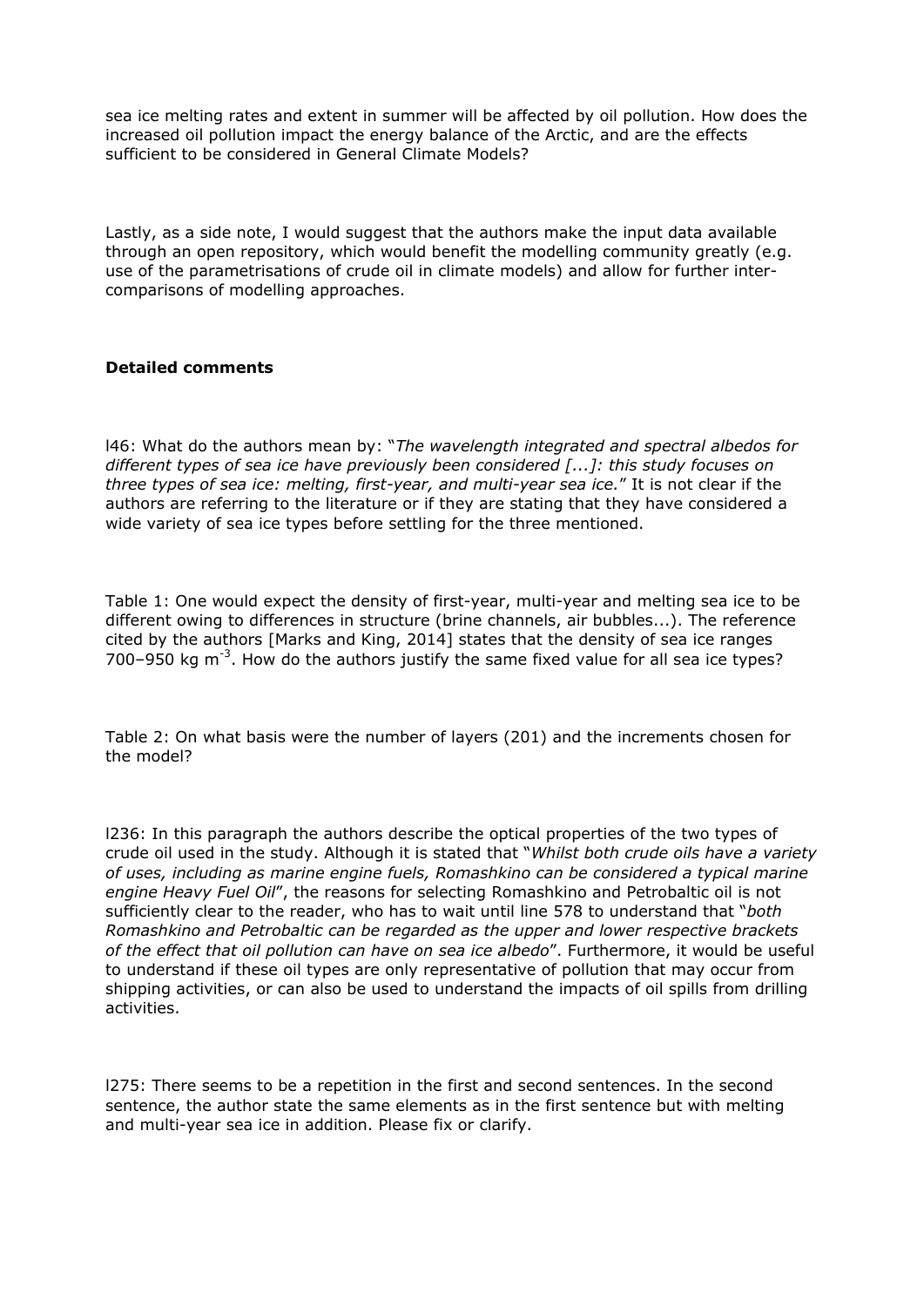l279: In the sentence concerning the effect of oil droplet size, it would be useful to explicitly state the sea ice type considered.

Figure 1: I suggest using a Y axis ranging from 0.3 to 0.9, and putting the legend outside the figure for more clarity, if this is allowed by editing rules.

Section 3.3 Could the authors specify why melting sea ice was chosen for the analysis of the effects of oil droplet size on albedo? Are the implications similar for other types of sea ice?

Section 3.4: A reference to ΔA/Δm used in Figure 5 is expected in the text.

l627: "*Arctic multi-year and first-year sea ice are declining at 17.5% and 13.5% respectively...*" is not clear. Please rephrase.

l641: "*[...] this is the first instance that the climatic effect of oil pollution on sea ice has been considered.*" This sentence is misleading and implies the use of a climate model or conclusions on the large scale impact of oil pollution in the Arctic which is not the case here. Please rephrase.

l659: "*[...] the findings of this study may only be valid during the ablation season when snow cover has melted or been removed by wind.*" In this case why consider different types of sea ice? I believe the value of this paper lies in the sensitivity study considering a variety of optical and physical parameters. I suggest to add that this may be the case in practise and that the authors restate the main purpose of the study..

## **References**

- [1] Ivanov, B., Bezgreshnov, A., Kubyshkin, N., & Kursheva, A. (2005). Spreading of oil products in sea ice and their influence on the radiation properties of the snow-ice cover. In 18th International Conference on Port and Ocean Engineering under Arctic Conditions (pp. 853-862). (Proceedings of the International Conference on Port and Ocean Engineering under Arctic Conditions, POAC).
- [2] Liu, B.; Li, Y.; Liu, C.; Xie, F.; Muller, J.-P. Hyperspectral Features of Oil-Polluted Sea Ice and the Response to the Contamination Area Fraction. Sensors 2018, 18, 234. https://doi.org/10.3390/s18010234
- [3] Bingxin Liu, Ying Li, Qiang Zhang, Liang Han, "Assessing Sensitivity of Hyperspectral Sensor to Detect Oils with Sea Ice", Journal of Spectroscopy, vol. 2016, Article ID 6584314, 9 pages, 2016. https://doi.org/10.1155/2016/6584314